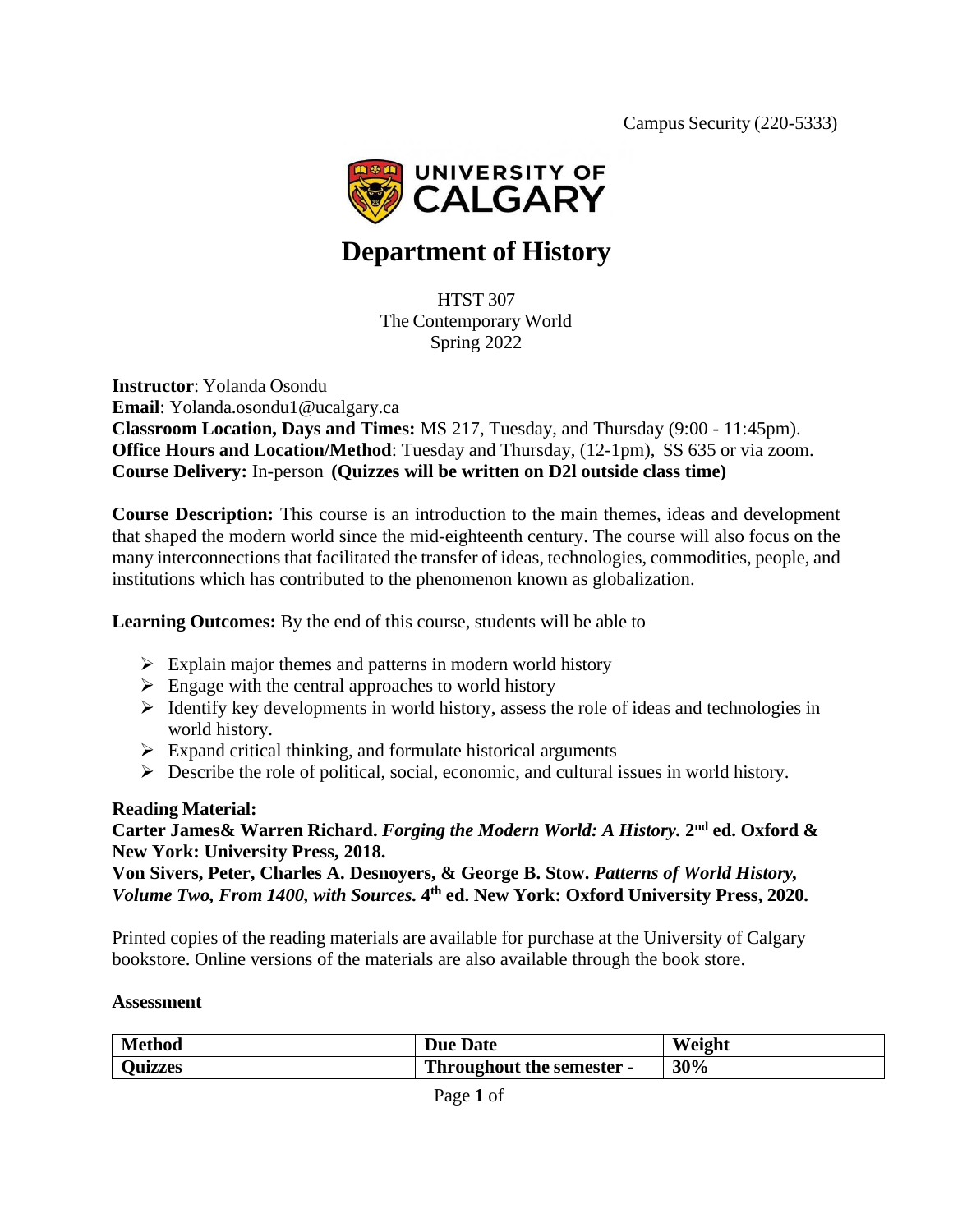|                                        | May 12, May 26, June 14        |     |
|----------------------------------------|--------------------------------|-----|
| <b>Group Discussion &amp; Journal</b>  | <b>Throughout the semester</b> | 15% |
| <b>Reflection (Participation)</b>      |                                |     |
| <b>Essay Proposal and Bibliography</b> | $M$ ay 24                      | 20% |
| <b>Final Essay</b>                     | June 16                        | 35% |

#### **Grading Policies:**

All will be graded based on the point value system which is indicated in D2l. This point value will be converted to both a percentage mark and a letter grade for assessment. The D2l gradebook will provide the percentage and letter grade for the course. Please do not email assignments as they will assessed on Dropbox. If you are unable to meet the due date of an assignment deadline, please discuss the situation **BEFORE** the assignment's due date with the instructor. Extensions can be granted when appropriate and will not normally exceed 48 hours unless under extenuating circumstances. All assignments must conform to the standards outlined in *The History Students' Handbook.*

#### **https://arts.ucalgary.ca/sites/default/files/teams/29/history-students-handbook-2019.pdf**

#### **Details on Methods of Assessment**

# **Quizzes: (30%)**

**Each quiz will be done outside class time** and will consist of 20 multiple-choice questions, covering material primarily covered by the textbook and class discussions. From the moment you start the quiz on D2l, you will have 24 hours to complete your work.

#### **Group Discussion/ Journal Reflection: (15%)**

Students will randomly be paired into groups which will be available before the start of class. Students are expected to read the suggested chapters (especially primary sources) before the class and during the class engage in discussions with members of their group. After 15-20 minutes of group discussion, groups will be selected randomly to share their ideas on the readings. During each class discussion, groups should take note of group members in attendance. Ideally, a shared sheet should be created so that each person's contribution can be documented and viewed in realtime. A link to each group's sheet would be shared with the instructor at the end of the first class. Each week, members of each group will appoint a student (acting as a scribe) who will post under the group discussions on D2L a summary of the major highlights from the shared link

At the end of the semester, **each group will submit (via drop box) an 800-1000-word critical reflection** of any of the primary sources discussed during the course of the semester.

#### **Note: A reflection is not a book review.**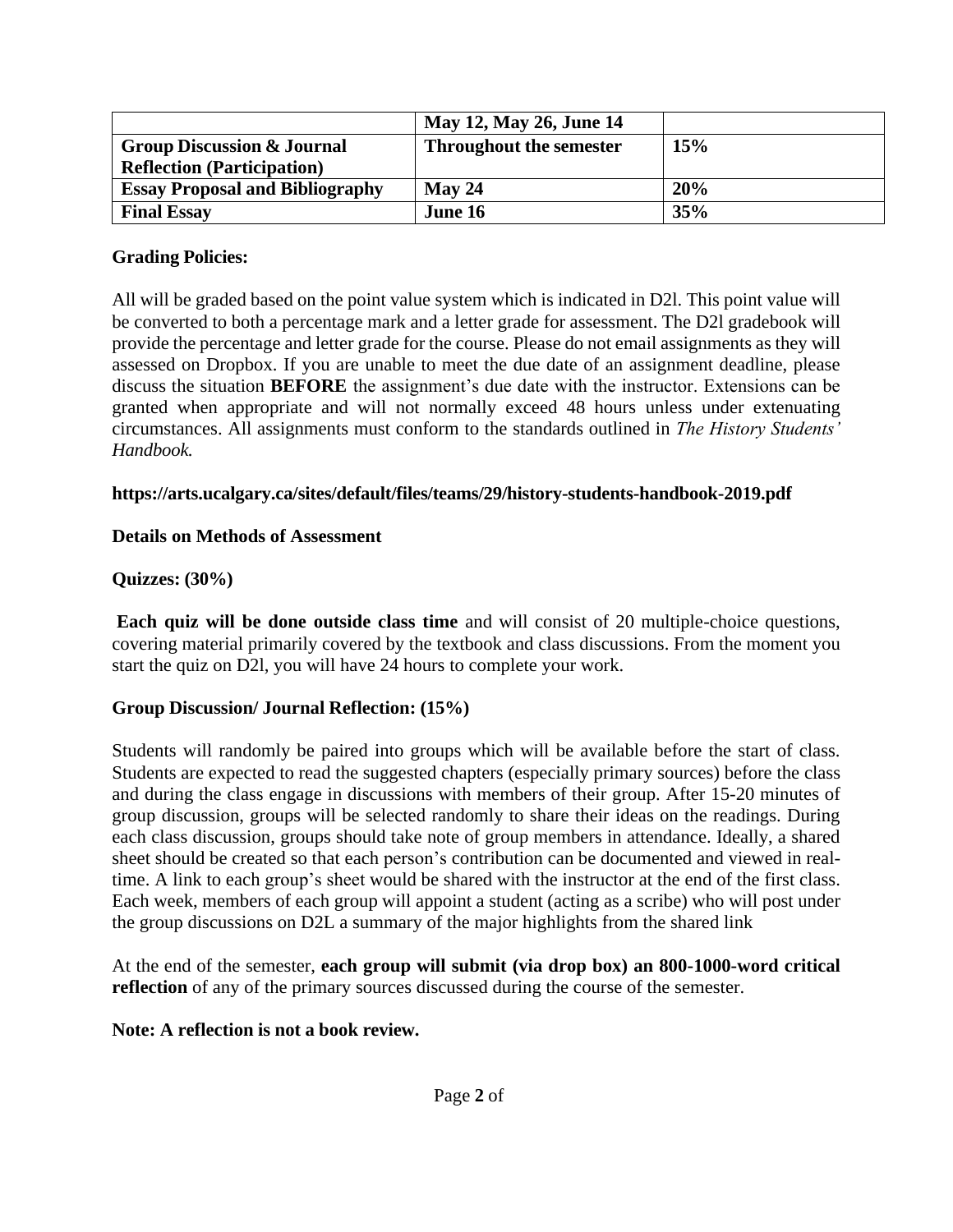# **Tentative Essay Titles: Due Date: 12pm on May 12, 2022. (Ungraded)**

Students are expected to write down a 'working title' of their essay proposal on a Microsoft sheet which will be made available at the start of class. **Access to the Microsoft sheet will end immediately after class.**

# **Research Essay Proposal: Due Date: 11:59pm on May 20, 2022, via D2l drop box. (20%)**

Students are expected to write an essay on themes related to the course on a significant event that occurred from the mid 19<sup>th</sup> century until the early 21<sup>st</sup> century. The proposal should include the following:

1. **Topic or Title** of the Research Essay

2. **Concise Explanation** of the topic. This section should be around **500-700 words long**. It must state the research question and a tentative thesis which is a one sentence answer to the question. No citations are required here.

3. **Preliminary Bibliography**. This must include at least **5 academic secondary sources** such as scholarly books, book chapters and/or journal articles that are relevant to the topic. Do not cite the course textbook.

## **The subject of your proposal must be specific to a country and not a region or an entire continent.**

# **Research Essay: Due Date: 11:59pm on June 16, 2022, via D2l drop box. (35%)**

Completing a research paper represents a central activity of this course. The research paper should address a question and present a clear thesis (a one sentence answer to that question). It must be organized into an introduction, body, and conclusion, and contain a bibliography with at least **7 academic secondary sources**. It must be written in a clear and concise manner. The essay can employ quotations, but students are strongly advised to do so sparingly and to use appropriate rules and citation methods. The paper should be roughly **1500-1800** words long excluding bibliography. The research for the paper, as reflected in the citations (footnotes or endnotes) and bibliography, should focus on scholarly secondary sources such as academic books, book chapters and/or journal articles.

#### **All assignments must be double spaced, Times New Roman Font, 12 pt. and adhere to the Chicago Manual Style.**

**For guidance on essay writing, including citation methods, see the Department of History's Online student handbook: https://arts.ucalgary.ca/sites/default/files/teams/29/historystudents-handbook-2019.pdf**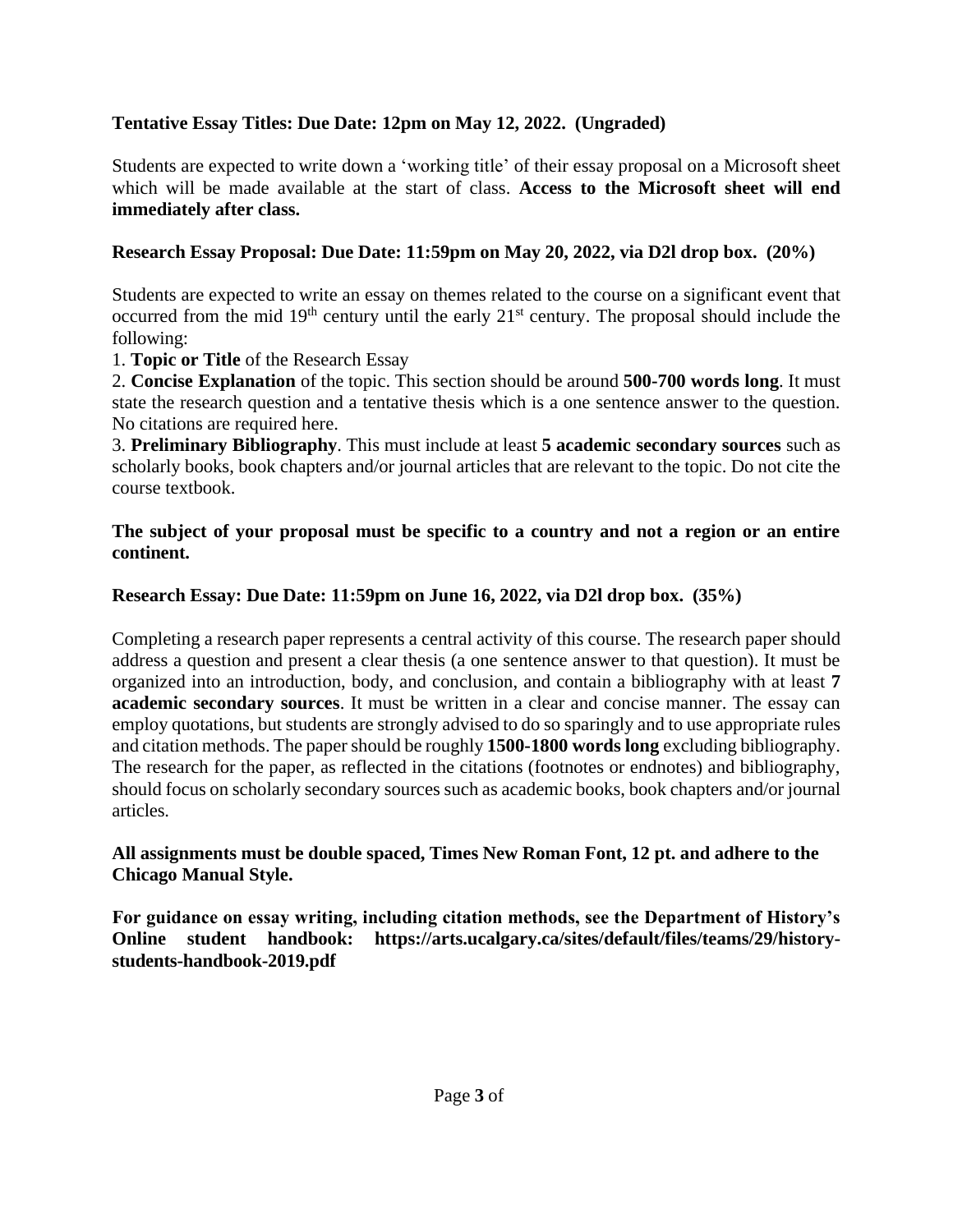#### **Learning Technologies Requirements**

To participate more fully in this course, students should be acquainted with D2l. All required course readings, assignment instructions and rubrics will be made available on the course home page on D2l. To learn more about D2L, please visit: https://elearn.ucalgary.ca/d2l-getting-started/ To successfully engage in this learning experience, students will also require a reliable access to a computer, an updated web browser, a microphone and speaker, and a good internet connection. Microsoft word document or pdf is the preferred version for written assignments

# **Inclusiveness, Accommodation, Privacy, and Conduct**

If you have conditions that require a formal accommodation, be sure to register with the Students Accessibility Services as soon as possible. **To protect the privacy of others, no activity that occurs within the classroom or online should be recorded in any format. No teaching material should be shared, distributed, or published without the instructor's permission.** As outlined in the **[University Calendar](https://www.ucalgary.ca/pubs/calendar/current/e-6.html)**, permission to sound-record lectures will only be given to students registered with Student Accessibility Services.

Part of creating an inclusive learning environment involves respecting your classmates. In meeting any university's mandate of encouraging free and open inquiry, we will occasionally discuss topics about which you might be uncomfortable or have a set viewpoint. In such situations, it is essential that we understand that others have different experiences and perspectives, and that listening respectfully to and showing tolerance toward opposing viewpoints is part of the process of emerging as active, engaged citizens.

| <b>Date</b> |                                              |                             |
|-------------|----------------------------------------------|-----------------------------|
|             | <b>Topic &amp; Reading</b>                   | <b>Important Dates</b>      |
| May 5       | <b>Course Introduction -</b>                 |                             |
|             | The Pre-industrial World                     |                             |
|             | <b>Enlightenment Era</b>                     |                             |
|             | <b>Readings:</b>                             |                             |
|             | Forging the Modern World,                    |                             |
|             | Introduction & Chapter 6                     |                             |
|             | Patterns of World History, Chapter 22        |                             |
|             | <b>Primary Sources: Source 22.5</b>          |                             |
| May 10 & 12 | <b>Era of Revolutions</b>                    | <b>First quiz-May 12</b>    |
|             | The Crises of Modernity                      | (Graded)                    |
|             | <b>The Industrial Revolution</b>             |                             |
|             |                                              | Submit 'tentative title' of |
|             | <b>Readings:</b>                             | essay proposal. (Ungraded)  |
|             | <i>Forging the Modern World, Chapter 3,7</i> |                             |
|             | Patterns of World History, Chapter 22,       |                             |

# **Schedule**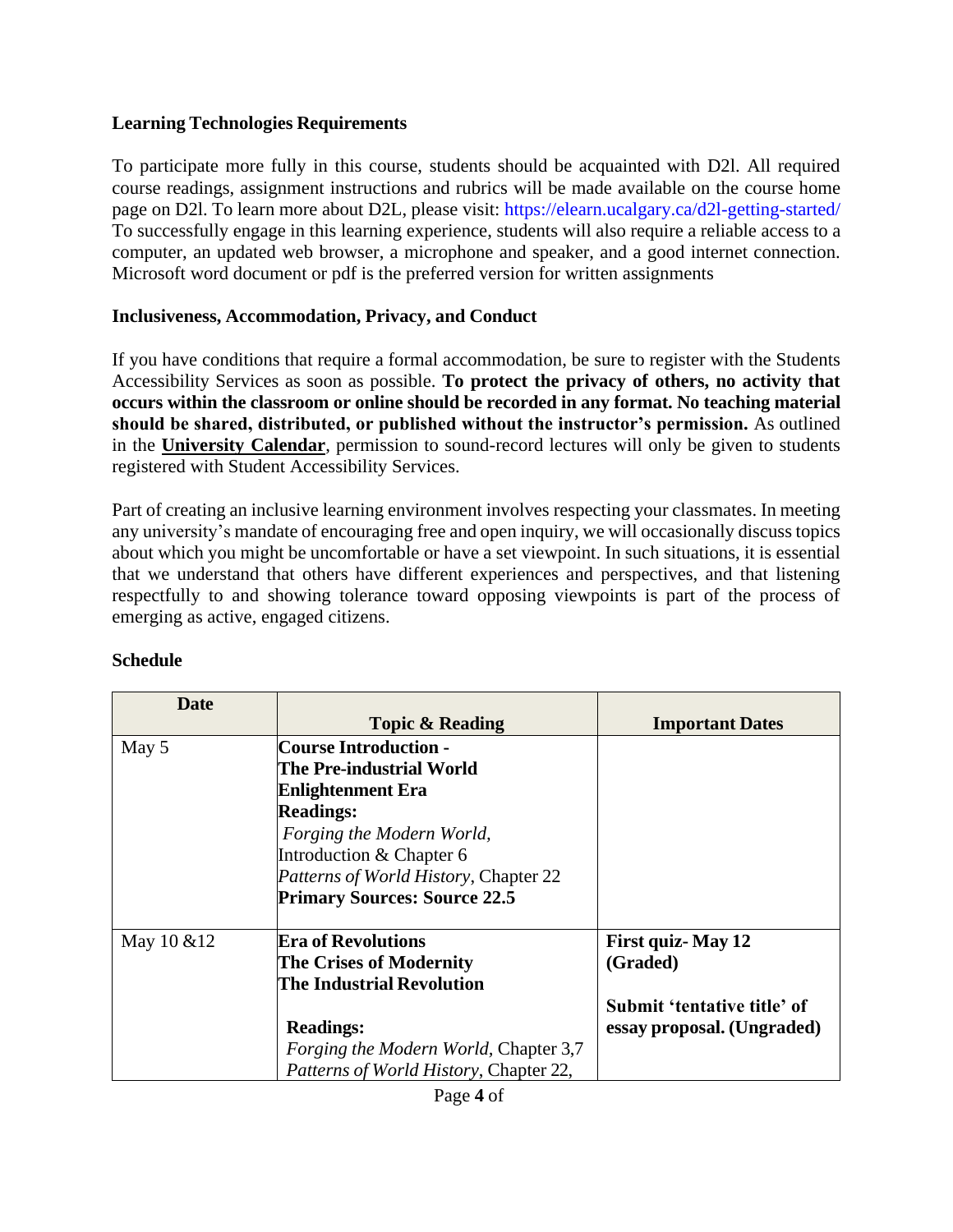|                   | 24 & 26<br><b>Primary Sources:</b><br>Source 22.1, Source 22.2<br>Source 24.1, 24.3<br>Source 26.1, Source 26.6                                                                                                                                                              |                                          |
|-------------------|------------------------------------------------------------------------------------------------------------------------------------------------------------------------------------------------------------------------------------------------------------------------------|------------------------------------------|
| May 17 & 19       | <b>Adaptation &amp; Resistance</b><br><b>Imperialism in the 19th Century</b><br><b>Readings:</b><br>Forging the Modern World, Chapter 8<br>& 9<br><i>Patterns of World History, Chapter 25</i><br>& 27<br><b>Primary Sources:</b><br>Source 25.4<br>Source 27.2, Source 27.3 | <b>Proposal Due - May 19</b><br>(Graded) |
| May 24 & 26       | The Great War & Interwar Period<br><b>Readings:</b><br>Forging the Modern World, Chapter 10<br>& 11<br>Patterns of World History, Chapter 28<br><b>Primary Sources:</b><br>Source 28.1                                                                                       | Second quiz - May 26<br>(Graded)         |
| May 31 $&$ June 2 | Total War & the Origins of the Cold<br>War<br><b>Readings:</b><br>Forging the Modern World, Chapter 11<br>& 12<br>Patterns of World History, Chapter 28<br><b>Primary Sources:</b><br>Source 28.3, 28.4, 28.6                                                                |                                          |
| June 7 & 9        | <b>The Cold War Era</b><br><b>Readings:</b><br>Forging the Modern World, Chapter 12<br>Patterns of World History, Chapter 29<br><b>Primary Sources:</b><br>Source 29.1, Source 29.2, source 29.5<br>Source 30.2, Source 30.3                                                 |                                          |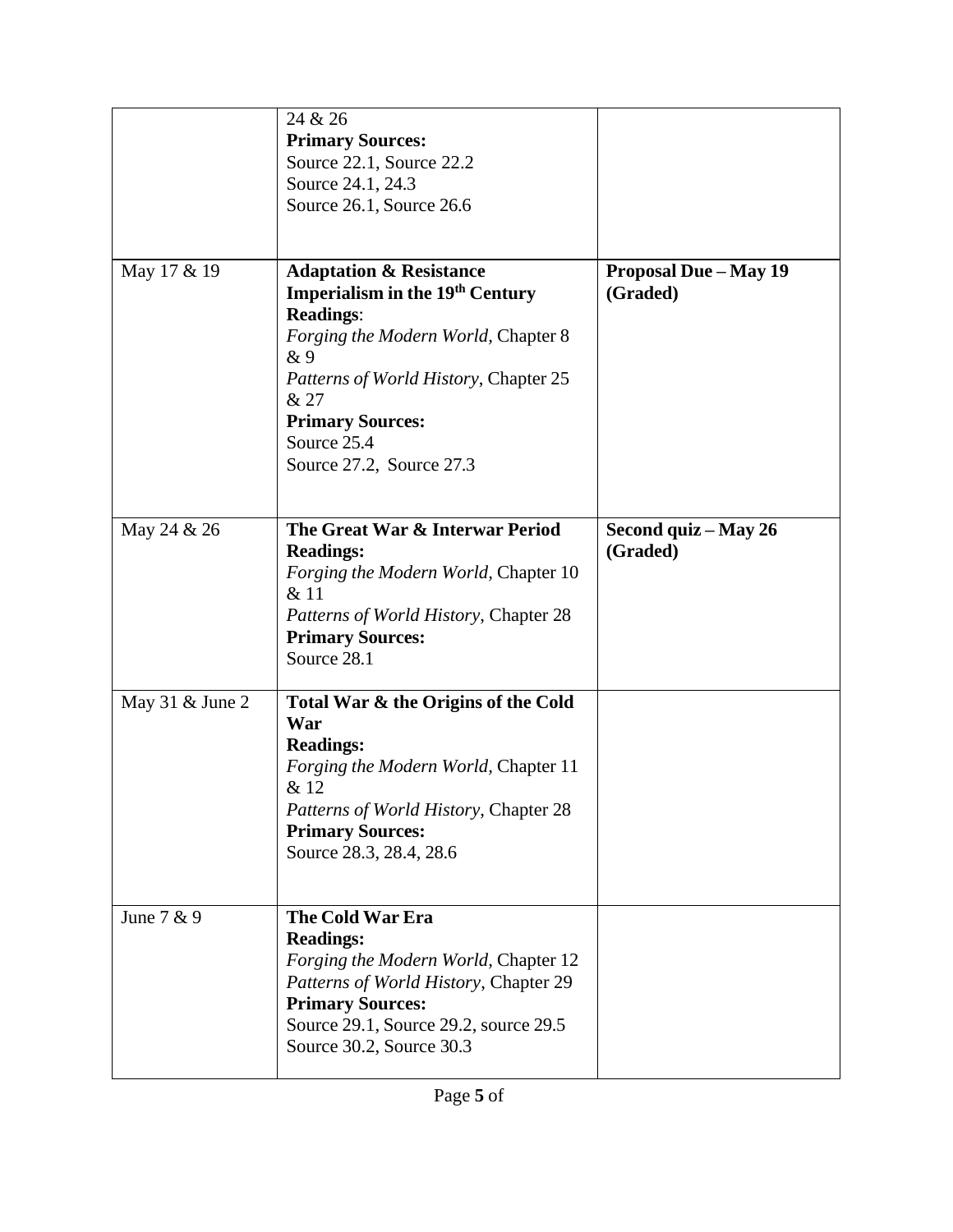| June $14 & 16$ | The Post-Cold War Era<br><b>Conclusion</b>                                                        | <b>Final Quiz-June 14</b><br>(Graded) |
|----------------|---------------------------------------------------------------------------------------------------|---------------------------------------|
|                | <b>Readings:</b><br>Forging the Modern World, Chapter 13<br>Patterns of World History, Chapter 31 | Final Essay due – June 16<br>(Graded) |
|                | <b>Primary Source:</b><br>Source 31.1, Source 31.2, Source 31.4                                   |                                       |

#### **There is no registrar-scheduled final exam**

#### **THE FOLLOWING INFORMATION APPEARS ON ALL DEPARTMENT OF HISTORY COURSE OUTLINES**

#### **Departmental Grading System**

The following percentage-to-letter grade conversion scheme is used in all Canadian Studies, History, and Latin American Studies courses, except for HTST 200.

| Percentage | Letter | <b>Grade Point</b> | <b>Description</b>                          |
|------------|--------|--------------------|---------------------------------------------|
|            | Grade  | <b>Value</b>       |                                             |
| $90 - 100$ | $A+$   | 4.00               | Outstanding performance                     |
| 85-89      | A      | 4.00               | Excellent performance                       |
| 80-84      | $A-$   | 3.70               | Approaching excellent performance           |
| 77-79      | $B+$   | 3.30               | Exceeding good performance                  |
| 73-76      | B      | 3.00               | Good performance                            |
| 70-72      | $B-$   | 2.70               | Approaching good performance                |
| 67-69      | $C+$   | 2.30               | Exceeding satisfactory performance          |
| 63-66      | C      | 2.00               | Satisfactory performance                    |
| $60 - 62$  | $C-$   | 1.70               | Approaching satisfactory performance.       |
| 56-59      | $D+$   | 1.30               | Marginal pass. Insufficient preparation for |
|            |        |                    | subsequent courses in the same subject      |
| 50-55      | D      | 1.00               | Minimal Pass. Insufficient preparation for  |
|            |        |                    | subsequent courses in the same subject.     |
| $0-49$     | F      | 0                  | Failure. Did not meet course requirements.  |

**Please Note:** Students are expected to reach the grade range to receive that letter grade (ie. to receive an A- a student will have earned an 80 or 3.7 in the course). Assume that there will be no rounding up unless a faculty member announces otherwise.

#### **Program Advising and Student Information Resources**

- For program advising in the Faculty of Arts, contact the Arts [Students](https://arts.ucalgary.ca/current-students/undergraduate/academic-advising) Centre (ASC).
- For questions about admissions, student awards, common registration issues, financial aid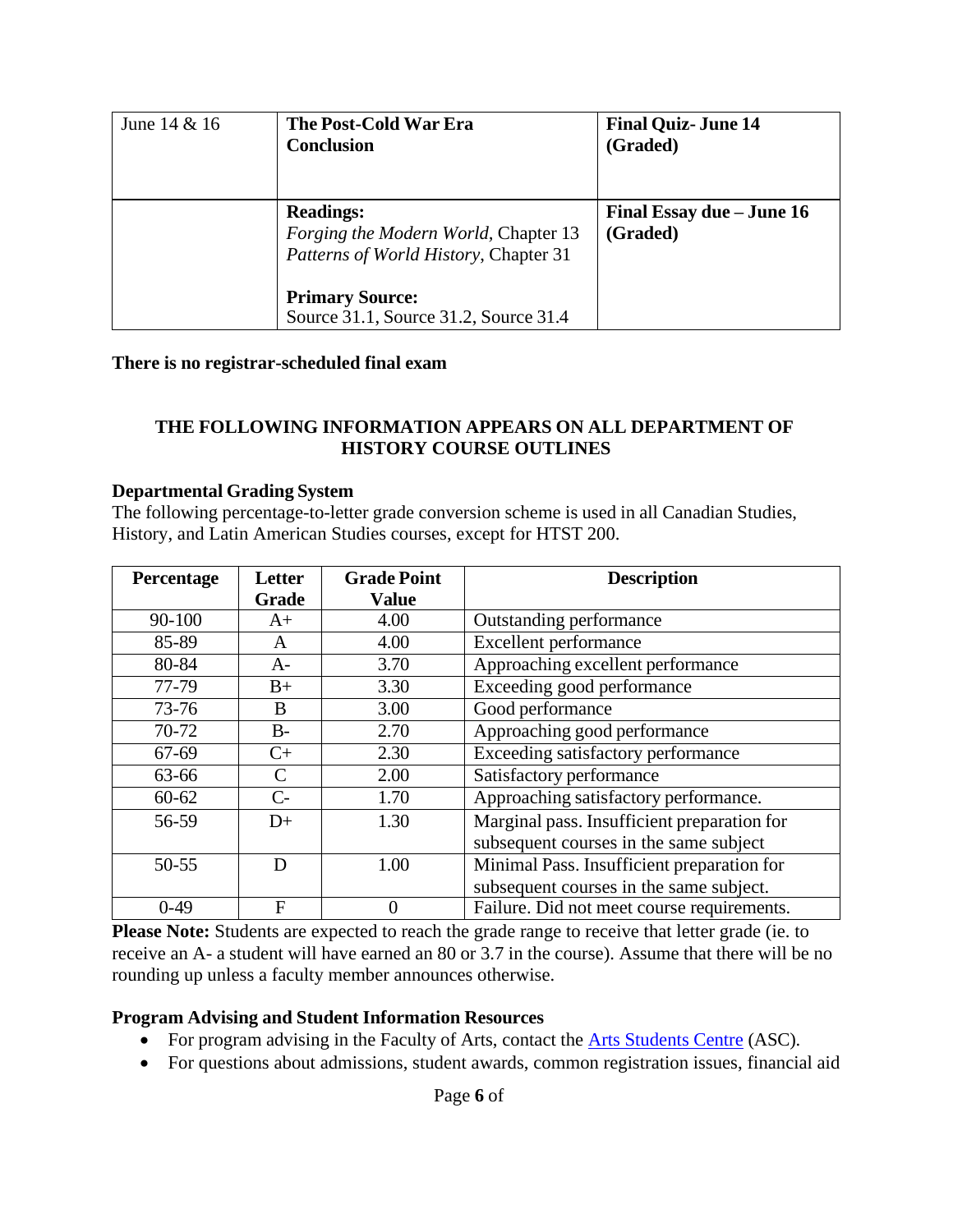and student fees, contact [Enrolment Services](https://www.ucalgary.ca/registrar/contact-us/enrolment-services-advising)

• Sometimes unexpected circumstances may affect your schedule. You can change your registration during the course change period. Please see the [Registration Changes and](https://www.ucalgary.ca/registrar/registration/appeals) [Exemption Requests](https://www.ucalgary.ca/registrar/registration/appeals) page.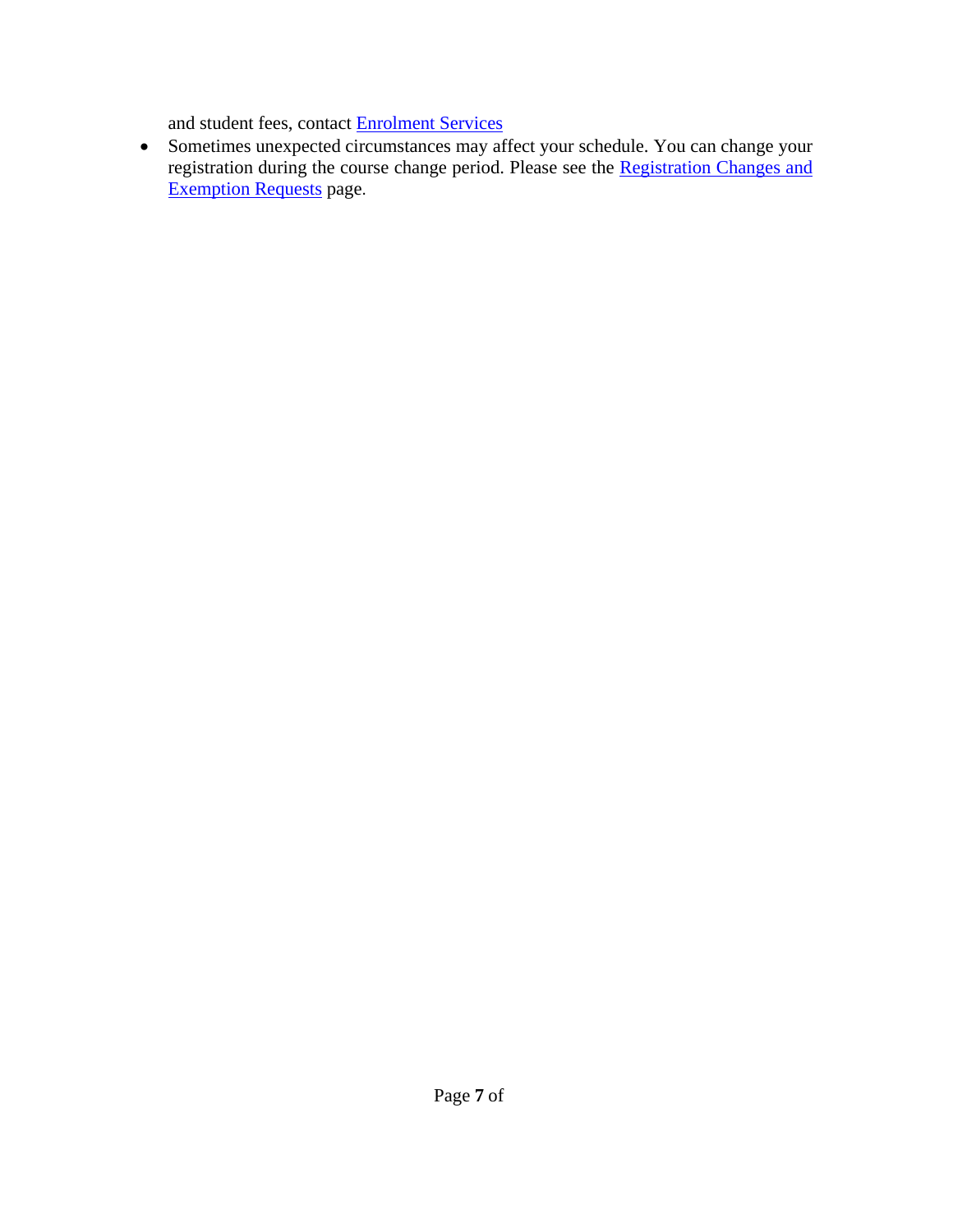*Attention history majors: History 300 is a required course for all history majors. You should normally take this course in your second year.*

# **Writing**

All written assignments and written exam responses are assessed partly on writing skills. Writing skills include surface correctness (grammar, punctuation, sentence structure, etc.) and general clarity and organization. Research papers must be properly documented according to the format described in *[The History Student's Handbook](https://arts.ucalgary.ca/history/current-students/undergraduate/student-handbook)*.

# **Academic Misconduct**

Academic Misconduct refers to student behavior which compromises proper assessment of a student's academic activities and includes: cheating; fabrication; falsification; plagiarism; unauthorized assistance; failure to comply with an instructor's expectations regarding conduct required of students completing academic assessments in their courses; and failure to comply with exam regulations applied by the Registrar.

For more information, please see the University of Calgary Student Academic [Misconduct](https://www.ucalgary.ca/legal-services/university-policies-procedures/student-academic-misconduct-policy) [Policy](https://www.ucalgary.ca/legal-services/university-policies-procedures/student-academic-misconduct-policy) documents, and visit the [Academic Integrity Website](https://ucalgary.ca/student-services/student-success/learning/academic-integrity).

# **Plagiarism**

Plagiarism occurs when students submit or present the ideas and/or writing of others as if they were their own or when they submit their own work to two different classes. Please see *[The](https://arts.ucalgary.ca/history/current-students/undergraduate/student-handbook) [History Student's Handbook](https://arts.ucalgary.ca/history/current-students/undergraduate/student-handbook)* for more details, but to summarize, plagiarism may take several forms:

- Failing to cite sources properly
- Submitting borrowed, purchased, and/or ghostwritten papers
- Submitting one's own work for more than one course without the permission of the instructor(s) involved
- Extensive paraphrasing of one or a few sources, even when referenced properly, unless the essay is a critical analysis of those works

Plagiarism is a serious academic offence, and written work that appears to contain plagiarized passages will not be graded. All such work will be reported to the Faculty of Art's associate deans of students who will apply the penalties specified in [the university calendar.](https://www.ucalgary.ca/pubs/calendar/current/k.html)

# **Academic Accommodation**

It is the student's responsibility to request academic accommodations according to the [Student](https://www.ucalgary.ca/legal-services/university-policies-procedures/student-accommodation-policy) [Accommodations](https://www.ucalgary.ca/legal-services/university-policies-procedures/student-accommodation-policy) policy. Students needing an accommodation based on disability or medical concerns should contact Student Accessibility Services (SAS) in accordance with the [Procedure](https://www.ucalgary.ca/legal-services/university-policies-procedures/accommodation-students-disabilities-procedure) for [Accommodations](https://www.ucalgary.ca/legal-services/university-policies-procedures/accommodation-students-disabilities-procedure) for Students with Disabilities. Students who require an accommodation in relation to their coursework based on a protected ground other than Disability should communicate this need in writing to their Instructor.

SAS will process the request and issue letters of accommodation to instructors. For additional information on support services and accommodations for students with disabilities, visit [Student](http://www.ucalgary.ca/access/) [Accessibility Services.](http://www.ucalgary.ca/access/)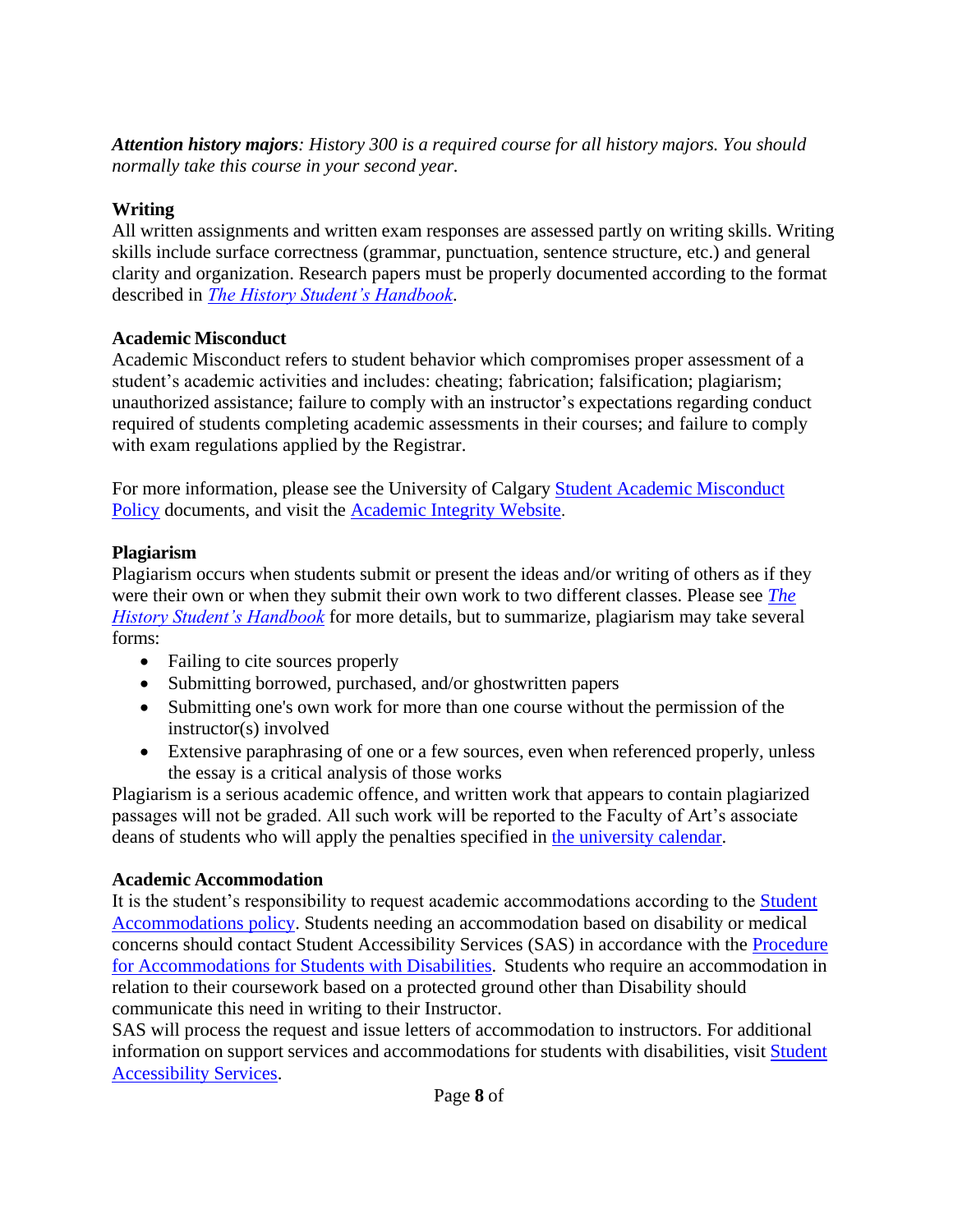## **Research Ethics**

Students are advised that any research with human subjects – including any interviewing (even with friends and family), opinion polling, or unobtrusive observation – must have the approval of the [Conjoint Faculties Research Ethics Board.](https://research.ucalgary.ca/conduct-research/ethics-compliance/human-research-ethics/conjoint-faculties-research-ethics-board) In completing course requirements, students must not undertake any human subjects research without discussing their plans with the instructor, to determine if ethics approval is required.

# **Instructor Intellectual Property**

Course materials created by instructors (including presentations and posted notes, labs, case studies, assignments and exams) remain the intellectual property of the instructor. These materials may NOT be reproduced, redistributed or copied without the explicit consent of the instructor. The posting of course materials to third party websites such as note-sharing sites without permission is prohibited. Sharing of extracts of these course materials with other students enrolled in the course at the same time may be allowed under fair dealing.

# **Copyright Legislation**

All students are required to read the University of Calgary policy on [Acceptable](https://www.ucalgary.ca/legal-services/university-policies-procedures/acceptable-use-material-protected-copyright-policy) Use of Material [Protected by Copyright](https://www.ucalgary.ca/legal-services/university-policies-procedures/acceptable-use-material-protected-copyright-policy) and requirements of [the Copyright Act](https://laws-lois.justice.gc.ca/eng/acts/C-42/index.html) to ensure they are aware of the consequences of unauthorised sharing of course materials (including instructor notes, electronic versions of textbooks etc.). Students who use material protected by copyright in violation of this policy may be disciplined under [the Non-Academic Misconduct Policy.](https://www.ucalgary.ca/pubs/calendar/current/k.html)

# **Copyright of Educational Materials**

The University of Calgary has opted out of the Access Copyright Interim Tariff proposed by the Copyright Board. Therefore, instructors in all University of Calgary courses will strictly adhere to Copyright Act regulations and the educational exceptions permitted by the Act for both print and digital course material. No copyrighted material may be placed on course D2L or web sites without the prior permission of the copyright holders. In some cases, this may mean that instructors will require you to purchase a print course pack from the University of Calgary bookstore or consult books on reserve at the library. Please see the [University of Calgary](http://library.ucalgary.ca/copyright) [copyright page.](http://library.ucalgary.ca/copyright)

# **Freedom of Information and Protection of Privacy**

Student information will be collected in accordance with usual classroom practice. Students' assignments will be accessible only by the authorized course faculty and teaching assistants. Private information related to the individual student is treated with the utmost regard.

# **Media Recording**

The instructor may use media recordings to record the delivery of a lecture for various reasons, including lecture capture and self-assessment. Students will be informed of media recordings in advance and the recording device will be fixed on the instructor. In the event that incidental student participation is recorded, the instructor will ensure that any identifiable content (video or audio) is masked, or will seek consent from identifiable students, before making a recording available to the class.